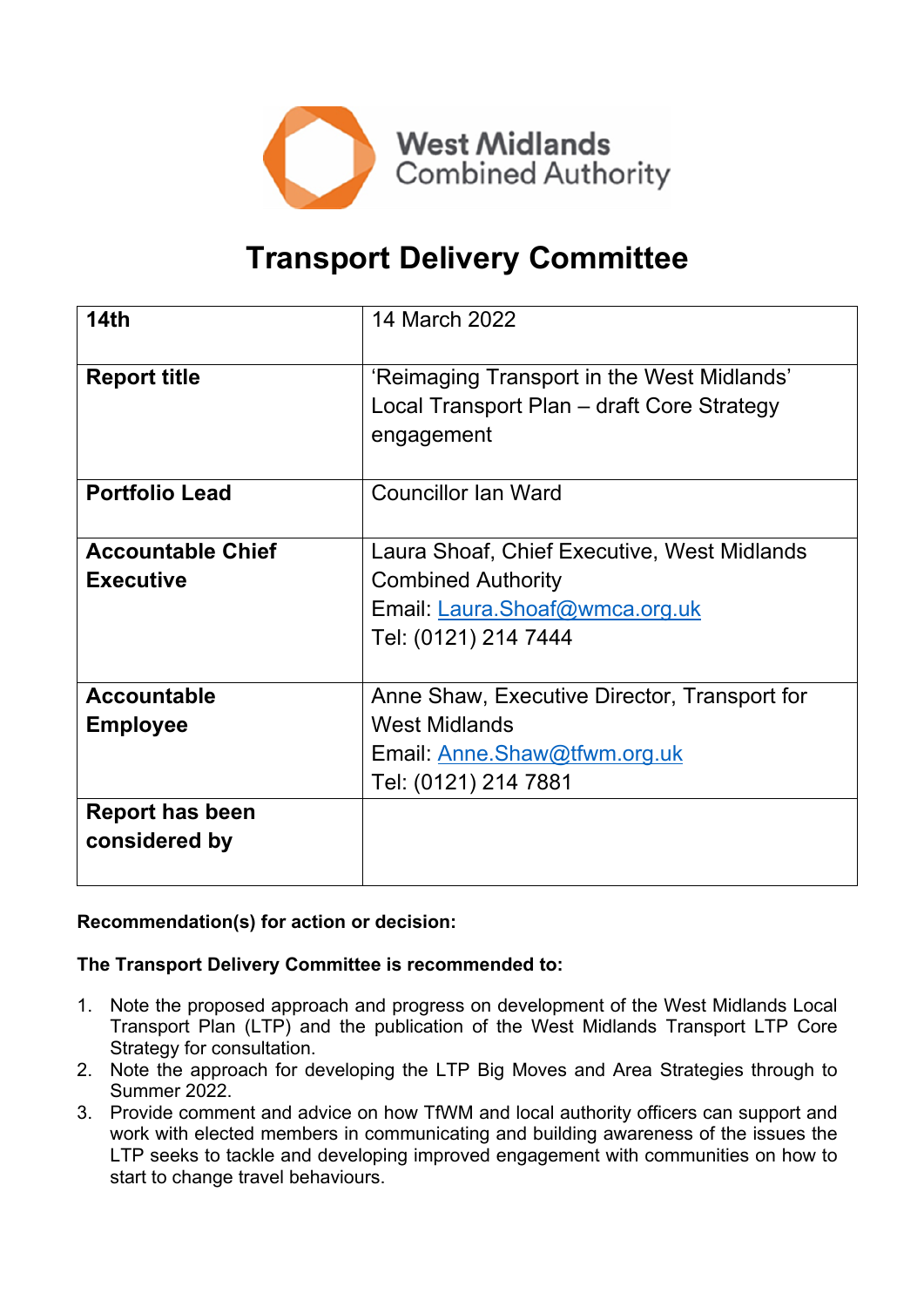# **1. Purpose**

1.1 The purpose of this briefing is to provide an update for Transport Delivery Committee on the development of a new West Midlands Local Transport Plan and in particular the engagement on the new Local Transport Plan Core Strategy. WMCA Board approved the draft Core Strategy for consultation on 14<sup>th</sup> January 2022. The engagement commenced on 7<sup>th</sup> February 2022 and will run until 4<sup>th</sup> April 2022.

## **2. Background**

- 2.1 Under the Transport Act 2000, Local Transport Authorities (LTAs) have a statutory duty to produce and review a Local Transport Plan (LTP). As a consequence of the Local Transport Act 2008 and the West Midlands Combined Authority Order 2016, WMCA is the LTA for the seven constituent metropolitan districts/boroughs. The LTP will align to the core priorities of WMCA ensuring that all future funding bids and transport activity is optimised to meet the Corporate Aims and Objectives signed off by WMCA Board in November 2021.
- 2.2. The LTP must set out policies for the promotion and encouragement of safe, integrated, efficient and economic transport to, from and within the LTA area as well as proposals for the implementation of those policies. WMCA and the seven-metropolitan district/borough councils of the West Midlands must carry out their functions so as to implement these policies. The LTP carries statutory weight in a range of decisions made by many public authorities as they execute their functions under their relevant statutory provisions. It is a critical document for ensuring the West Midlands public's interests with regards to transport and its impacts are considered in such decisions. The LTP must be developed collaboratively between the WMCA as LTA and the 7 local authorities and implemented in partnership with other agencies and organisations such as National Highways, Network Rail and public transport operators.
- 2.3 Since Movement for Growth (the fourth West Midlands LTP) was published there have been significant changes to the policy context including changes to the political, social and economic landscapes which have implications for transport policy and plans. Most significant of these are the impact of the Covid-19 pandemic and the challenge of climate change, with the WMCA declaring a climate emergency in 2019 and committing to ambitious plans of becoming a net zero region by 2041.
- 2.4 The first [WM2041](https://www.wmca.org.uk/media/4871/wm-net-zero-fyp-summary-tech-report.pdf) five year carbon plan was approved and adopted by WMCA Board in March 2021. This set out a priority for WMCA to support changes in travel behaviours through reduction in car usage and a much higher modal share of public transport and cycling. A key deliverable for WMCA was producing a new LTP aligned to WM2041. In July 2021, Transport for West Midlands published the 'Reimagining Transport in the West Midlands' Green Paper. The purpose of the Green Paper was to start a conversation with politicians, public and stakeholders on how transport policy and strategy in the West Midlands could change. The focus was to engage on how the region could better respond to the big challenges it faces, including responding to the economic downturn and the climate emergency, as described in the Green Paper through five 'Motives for Change'.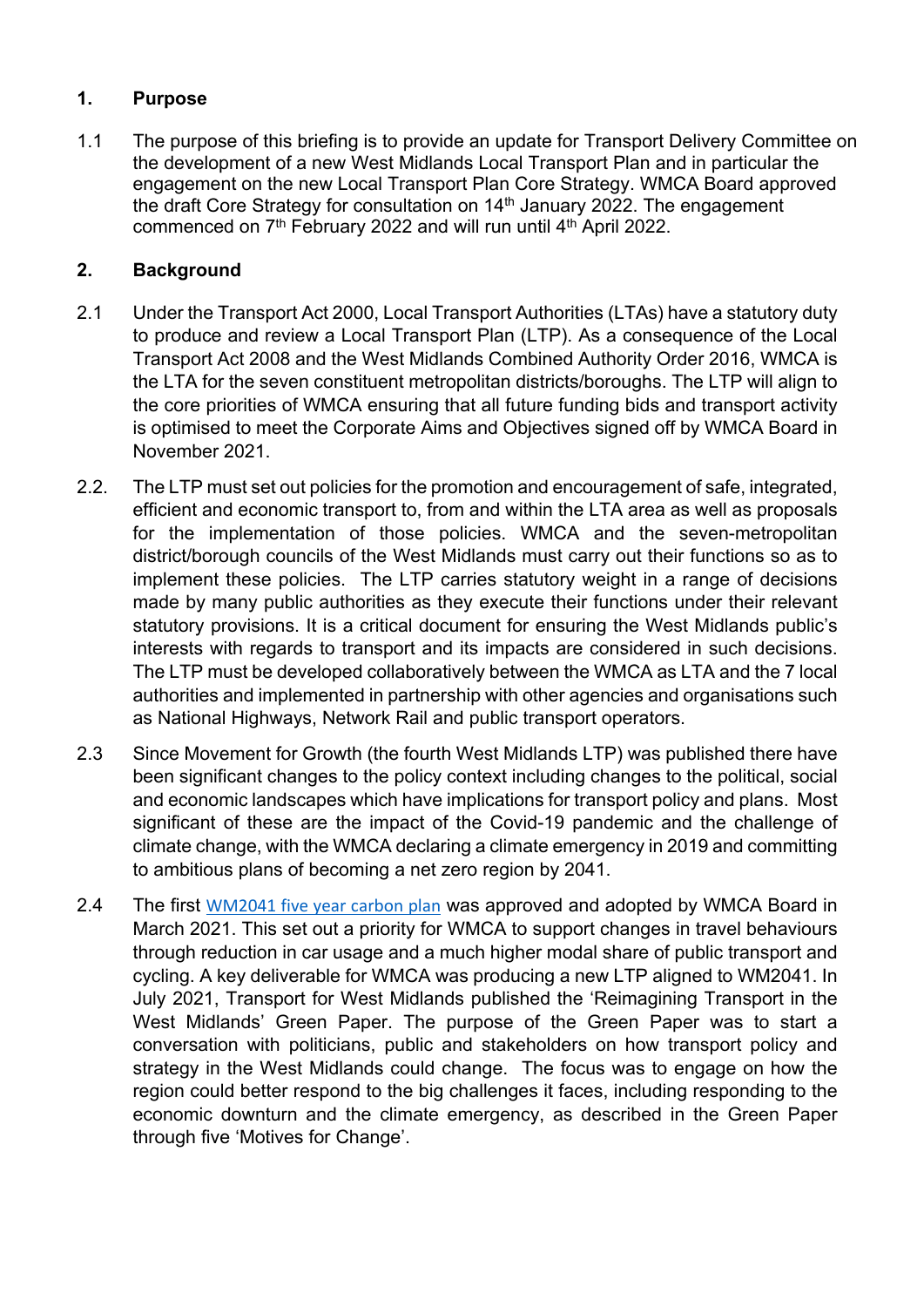## **3. Green Paper Engagement**

- 3.1 The Green Paper engagement over the summer of 2021 saw over 600 full responses (and around 700 partial responses) to the public survey and around 20 detailed responses from a range of stakeholders including local businesses. As part of the engagement TfWM officers attended Dudley's Future Council and Housing and Public Realm Scrutiny Committees last summer. In addition, a series of deliberative engagement and citizens panel sessions also took place with around 60 stakeholders and a group of around 70 individuals through the Transport for West Midlands online community. This group was demographically representative of people from across the region. A summary of the results of the engagement is appended at Appendix 1, but the key messages include:
	- The issues raised in the motives for change resonated with respondents who felt that these were important. Climate change and addressing inequality were the areas of most concern.
	- There was a clear sense from responses that the current approach to transport was not delivering sufficient improvements, or that things were getting worse. 92% of respondents were fairly concerned or very concerned by climate change and 83% agreed that a key policy aim should be to tackle inequalities in transport access.
	- There was a view that the West Midlands could not build its way out of the problems and should adopt an approach which places greater emphasis on using existing transport infrastructure better.
	- Two thirds of respondents felt that levels of traffic on local roads were now a problem.
	- The majority of people acknowledged that increasing levels of active travel were important, but that a lack of safe infrastructure and busy roads were a barrier to more people choosing to walk and cycle.
	- The shift to electric vehicles was supported, but there was concern that the challenges of congestion would not be resolved.
	- Whilst the car is still going to be important for many people's travel choices, a majority of people agreed that car use needed to be reduced. Many were open to new ways of accessing cars instead of private car ownership.
	- When subsequently polled, 68% of a sample of respondents to the original consultation strongly agreed or agreed with the need for the use of 'sticks' to achieve significant change in travel behaviour. However, less people believed that either national or local government would use them within the next 5 years.

## **4 National Policy**

4.1 The last 18 months have also seen a number of policy statements from Government which have placed an emphasis on transport's role in responding to the need to rapidly decarbonise; delivering HMG's levelling up agenda; and supporting the post pandemic recovery of the UK. This has included an ambition to see half of all journeys in cities and towns walked or cycled by 2030. The Government has made it clear that local authorities will be expected to take the lead on bold decisions to influence how people travel; and to take local action to make the best use of space. These changes are in order to enable active travel and transform local public transport, including though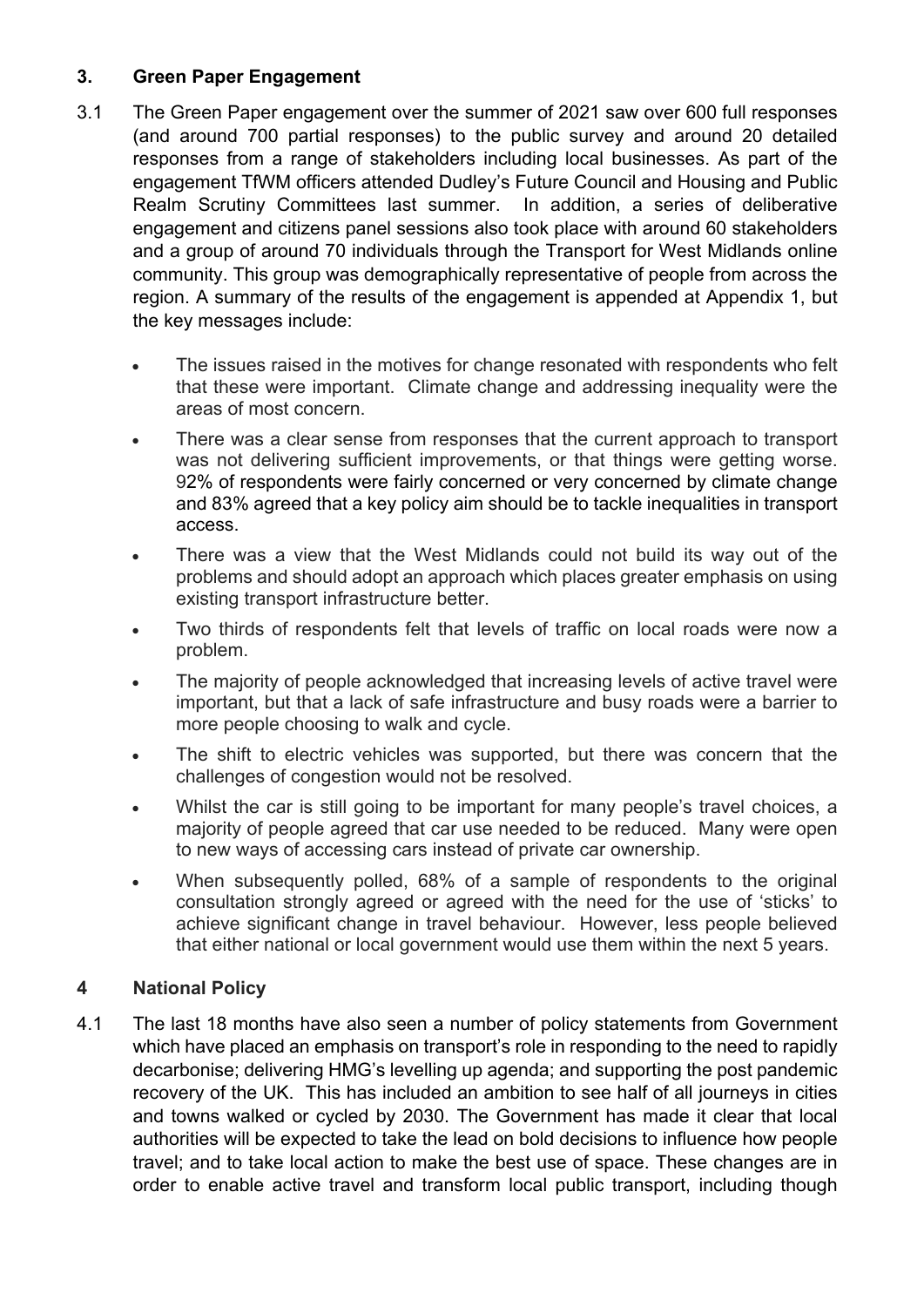considering appropriate parking or congestion management policies to promote and support the desired behaviour change.

4.2 Government has said it will drive decarbonisation and transport improvements at a local level by making quantifiable carbon reductions a fundamental part of local transport planning and funding. This has influenced the approach to the City Regional Sustainable Transport Settlement programme. Further LTP guidance is expected to be published by Department for Transport in early 2022; and future funding decisions are likely to be directly informed by the level of reductions which are evidenced.

### **5 Developing the new West Midlands Local Transport Plan**

- 5.1 Following engagement on the Green Paper, a discussion with local authority Leaders took place on how the West Midlands should develop its new LTP. There was consensus that investment in transport remains critical to support the region's growth outcomes, enable modal shift, and improve accessibility – especially in traditionally under-served and deprived areas of the region. The pandemic has exacerbated some of our longstanding economic challenges around inequality, poverty, and poor health. The new LTP will help continue to make a strong case for transport investment, such as the City Regional Sustainable Transport Settlement, that will play a critical role in opening-up opportunities for communities across the region. There will be a focus on allowing the region to quickly regain growth momentum and avoid long-term postpandemic economic scarring, whilst helping us to make good progress towards developing a carbon neutral transport system.
- 5.2 However, despite the positive progress being made, the need for more fundamental change was acknowledged and accepted. Our current approach is largely focussed on improving alternatives and informing travellers so they understand the benefits of using those alternatives. Whilst continuing to invest in the alternatives to the car is going to continue to be important, this alone won't be sufficient to generate the kinds of behaviour change needed to meet our aims.
- 5.3 We know from reviewing the impact of the current approach and modelling different scenarios that with the policies and programmes we have in place now we won't deliver the scale and pace of change that we need – even if we had significantly higher levels of funding to improve the public transport network or build more cycle infrastructure. Based on current actions we would not meet our WM2041 target for carbon reduction (or even the UK 2050 climate change emissions targets), and we would continue to make marginal progress against the other issues raised in our Motives for Change. Ultimately, without a change in direction, transport risks becoming a handbrake on the greener, fairer inclusive growth the region wants to deliver.
- 5.4 In discussion Leaders identified that being risk averse (carrying on with the same policy approach) would in itself be a risky strategy that fails to deliver the kind of transport system needed to meet the aims the region has agreed to try and achieve. The importance of demand management to achieving behaviour change was understood and it was acknowledged that Government policy is channelling local government towards such measures.
- 5.5 However, across the public and stakeholders there remains a significant lack of consensus around the best way to engender the behaviour change required. There are also significant concerns about the impacts of change at such an unprecedented scale and pace. To further complicate the matter, as a result of COVID-19 impacts, there has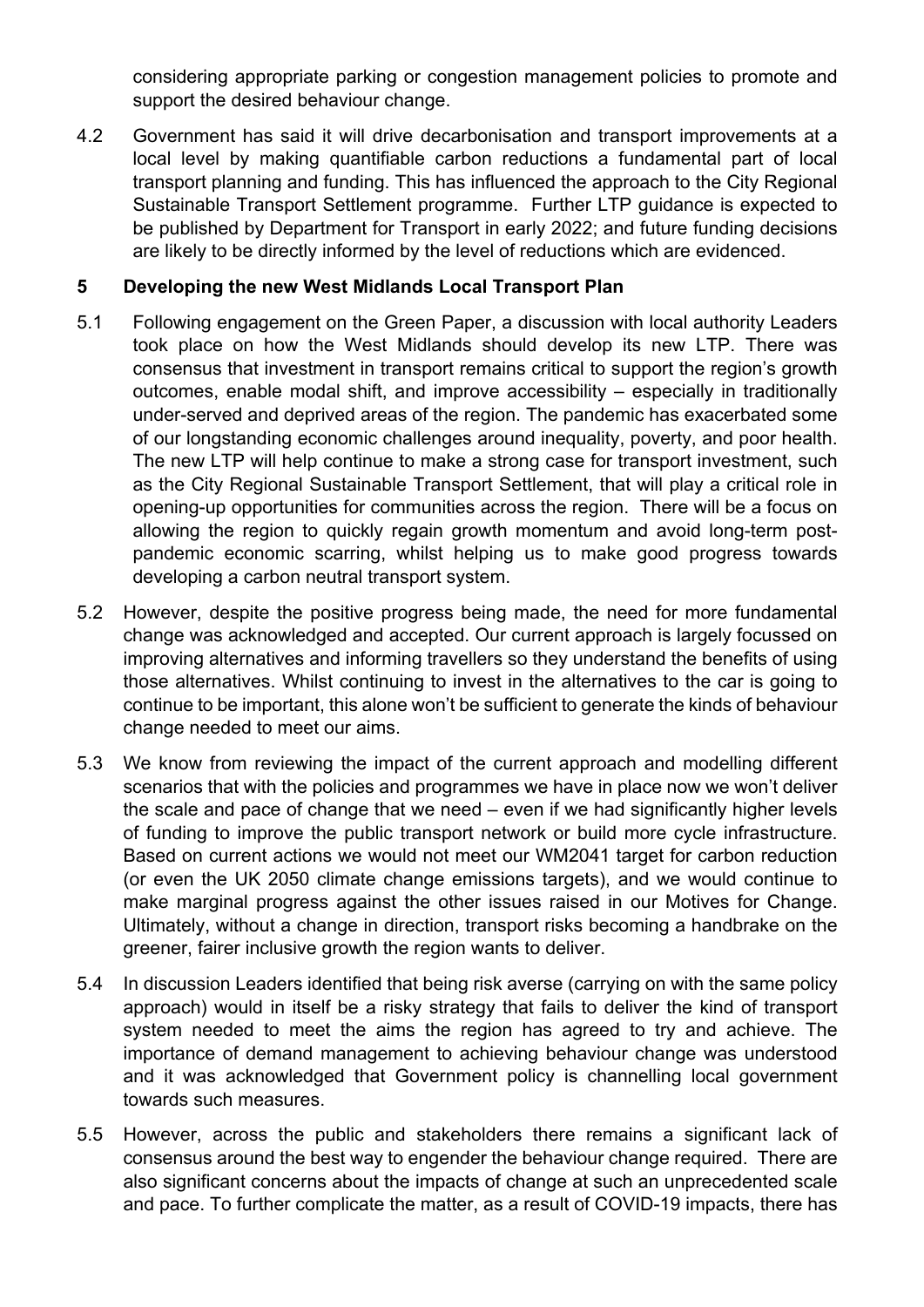also never been so much uncertainty about how travel behaviours will change further into the medium to long term.

- 5.6 A challenge for the new LTP will be honesty about the need to manage demand to help deliver the scale of behaviour change required and about the consequences of not taking appropriate action. The plan is being developed to account for this challenging position. It is being honest about the need for a demand management approach to help the transport system deliver against the region's wider objectives and vision. However, it is positioning the choice to manage demand as something that needs to be worked through with local people, communities and stakeholders with an understanding of the issues that will need to be managed if we carry-on as is. Engagement with the public and stakeholders will need to be on-going and more extensive than ever before. It will be important for the LTP to be understandable and relatable for the public and using TfWM's traveller segmentation tools we have started to articulate the vision through images of the places people experience and how transport underpins their day-to-day activities.
- 5.7 This approach will also enable the West Midlands to be realistic and clear over what is and is not within the gift of local leadership – understanding that appropriate local action on local streets can help give us a quieter and healthier urban environment, but that more transformational behaviour change (for example to significantly reduced carbon emissions) requires broader consensus across the country and national leadership (and sharing of the burden). Ultimately one regional area will struggle to be radically transformational without risking unintended and disadvantageous consequences for its economy. Conversely, change adopted at a similar pace and more uniformly across the country means concerns over economic displacement effects can be managed and companies operating across these geographies can plan and deliver national operating protocols with more confidence. This latter point is particularly relevant to the freight, logistics and automotive industries which the West Midlands is a national leader in.
- 5.8 Given the above context the approach to developing and implementing change will need to be different. To respond to this, the new LTP will have a dynamic and flexible approach to transport policy and delivery. A dynamic plan, which is regularly reviewed, will enable an on-going discussion with members and the public on how and where progress can be made on more or less difficult pathways. The draft Core Strategy sets out a policy tool kit framed within 6 Big Moves, from which WMCA, TfWM and local authorities will need to develop their delivery plans.
- 5.9 The Big Moves are all intended to improve the transport system to encourage a change in travel behaviours and deliver against our motives for change. The need to consider accessibility more holistically, i.e. not just through mobility but also through better spatial planning and digital connectivity ('the triple access system') is also reflected. This is illustrated in the figure below showing connection from the 'big moves' the motives for change.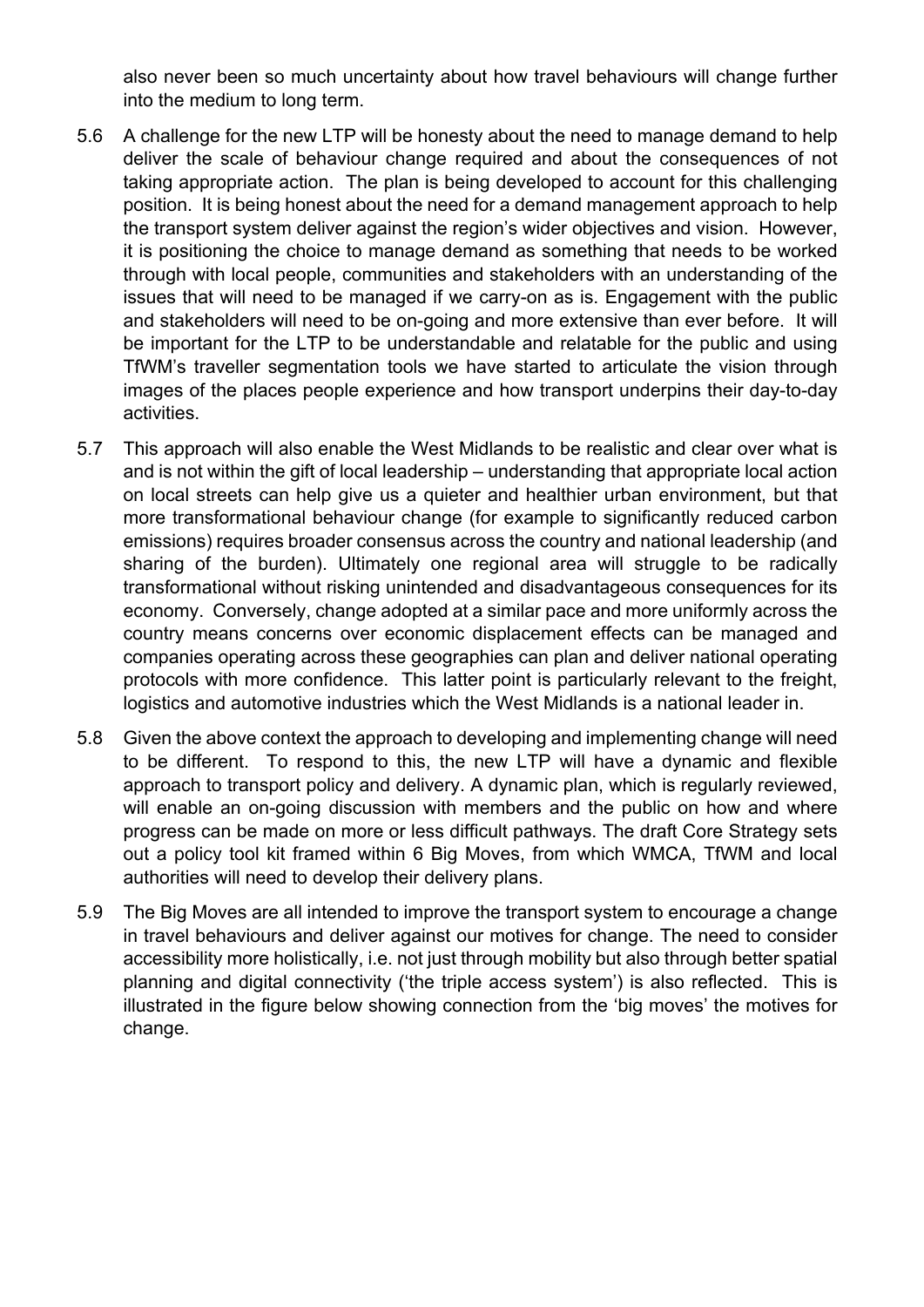| <b>Through</b><br><b>Action</b><br>against<br>the 6 big<br>moves                                                                                                                                                                                                                                     | changes<br>citizens'<br>experience<br>of transport<br>options                                                                                                                                                                                                                                                                                        | which<br>changes<br>their<br>behaviour                                                                                                                                                                                                                   | which<br>divorces<br>accessibility<br>from the<br>impacts of<br>transport                      | and<br>delivers our<br>motives for<br>change                                                                                                                                                                                                           |
|------------------------------------------------------------------------------------------------------------------------------------------------------------------------------------------------------------------------------------------------------------------------------------------------------|------------------------------------------------------------------------------------------------------------------------------------------------------------------------------------------------------------------------------------------------------------------------------------------------------------------------------------------------------|----------------------------------------------------------------------------------------------------------------------------------------------------------------------------------------------------------------------------------------------------------|------------------------------------------------------------------------------------------------|--------------------------------------------------------------------------------------------------------------------------------------------------------------------------------------------------------------------------------------------------------|
| • Behaviour<br>change<br>for the<br>better<br>• Growth<br>that helps<br>everyone<br>• Safer<br>streets to<br>be more<br>active<br>• Public<br>transport<br>that<br>connects<br>people<br>and<br>places<br>• A resilient<br>and safe<br>transport<br>network<br>• Delivering<br>a green<br>revolution | Reliable<br>$\bullet$<br>Efficient<br>$\bullet$<br>Flexible and<br>convenient<br>Personalised<br>$\bullet$<br>Well-<br>$\bullet$<br>connected<br>Comfortable<br>$\bullet$<br>Accessible<br>$\bullet$<br>and easy to<br>use<br>Affordable<br>$\bullet$<br>Safe and<br>$\bullet$<br>secure<br>Cleaner and<br>greener<br>Healthy<br>$\bullet$<br>Modern | Avoid<br>Reduce<br>travel<br><b>Shift</b><br>Change<br>$\bullet$<br>destination<br>or route<br>Change<br>$\bullet$<br>mode<br>Improve<br>Choice to<br>drive more<br>efficiently<br>Choice to<br>$\bullet$<br>use more<br>energy<br>efficient<br>vehicles | • Traffic<br>reduction<br>• Electrified<br>transport<br>Improved<br>$\bullet$<br>accessibility | Sustaining<br>$\bullet$<br>economic<br><b>success</b><br>Creating a<br>$\bullet$<br>fairer<br>society<br>Supporting<br>local<br>communities<br>and places<br>Becoming<br>$\bullet$<br>more active<br>Tackling the<br>$\bullet$<br>climate<br>emergency |

- 5.10 As reported previously the big moves policies will be detailed further in a series of additional LTP documents to be developed and consulted on during 2022. In addition TfWM is working with local authorities to develop a suite of Area Strategies within the framework of LTP policies. These will sit beneath the Core Strategy and alongside the Big Moves and will translate the policy tool kit into local areas. They will help us develop plans to solve the challenges of different kinds of places, covering neighbourhoods, corridors and centres but which are tailored to diverse places within areas/districts.
- 5.11 Following WMCA Board approval in January, engagement on the draft Core Strategy has now started and will run through to 4th April 2022. and run for a minimum of 8 weeks. Subject to feedback and updates to the LTP it is intended that a final Core Strategy and draft Area and Themes strategies will be presented to WMCA Board in summer 2022. A copy of the draft Core Strategy (Appendix 2) and summary document (Appendix 3) are attached.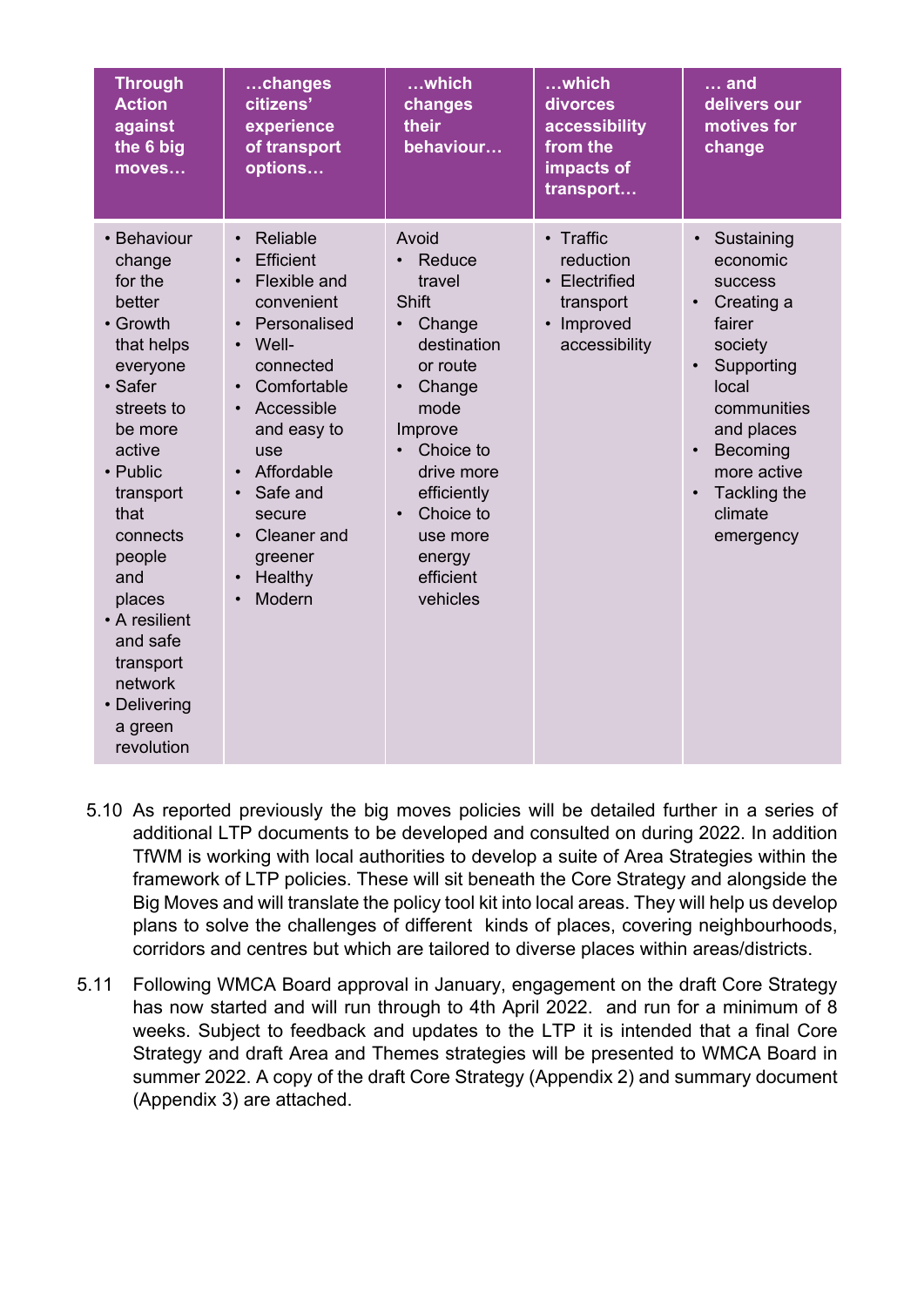## **6. Financial Implications**

6.1 There are no direct financial implications as a result of this report. WMCA Board has recently approved the £1.3bn City Regional Sustainable Transport Settlement (CRSTS) programme which includes a number of schemes in Dudley. The CSRSTs programme will form a large element of the first five-year delivery programme for the new Local Transport Plan. It includes funding to help local authorities further develop and deliver schemes and initiatives and improve existing infrastructure conditions.

# **7 Legal Implications**

7.1 Under the Transport Act 2000, local transport authorities (LTAs) have a statutory duty to produce and review a local transport plan (LTP). As a consequence of the Local Transport Act 2008 and the West Midlands Combined Authority Order 2016, WMCA is the sole LTA. WMCA and the seven metropolitan district/borough councils of the West Midlands must carry out their functions so as to implement these policies.

## **8 Equalities Implications**

- 8.1 Transport is an essential part of our lives and plays a critical role in creating a fairer society. The aims of the LTP motives for change have been informed by the needs of people in the West Midlands and the role of the transport system in helping to meet those needs. An Equality Impact Assessment (EqIA), as required by section 149 of the Equality Act 2010 as amended, is being undertaken as part of the ISA to challenge and support the development of the LTP.
- 8.2 The statutory engagement required on the draft LTP Core Strategy will require an inclusive approach and TfWM will seek to reach a broad range of people and groups.

## **9 Inclusive Growth Implications**

- 9.1 Equity is at the heart of our motives for change and has been informed by the WMCA Inclusive Growth Framework. The LTP is of most positive relevance to the Connected Communities fundamental of this framework, but pertains to several others:
	- Climate resilience: achieving the objectives laid out in WM2041 is also at the heart of the motives for change, and is embedded across the six 'big moves' that frame the next 20 years of activity.
	- Affordable and safe places: the LTP connects safety and perceived safety to uptake of active travel and mass transit options.
	- Health and wellbeing: this is at the heart of the vision for the LTP, which connects the way places are shaped to positive health outcomes – notably, how easy and safe they are to walk, ride and cycle through. Achieving this will realise other health benefits, including those associated with clean air.
	- Equality: the inequalities experienced by people in the West Midlands have been reflected in the motives for change.
	- Inclusive economy: affordable mobility is key to an inclusive economy, and this too is at the heart of the LTP vision.
- 9.2 Through the development of policy and strategy against the objectives set in the LTP the harmful impacts of transport and places can be reduced, people who have no or limited access to a car today will be better able to participate in society and our economy, and a better legacy will be secured for future generations. It will be important to ensure that